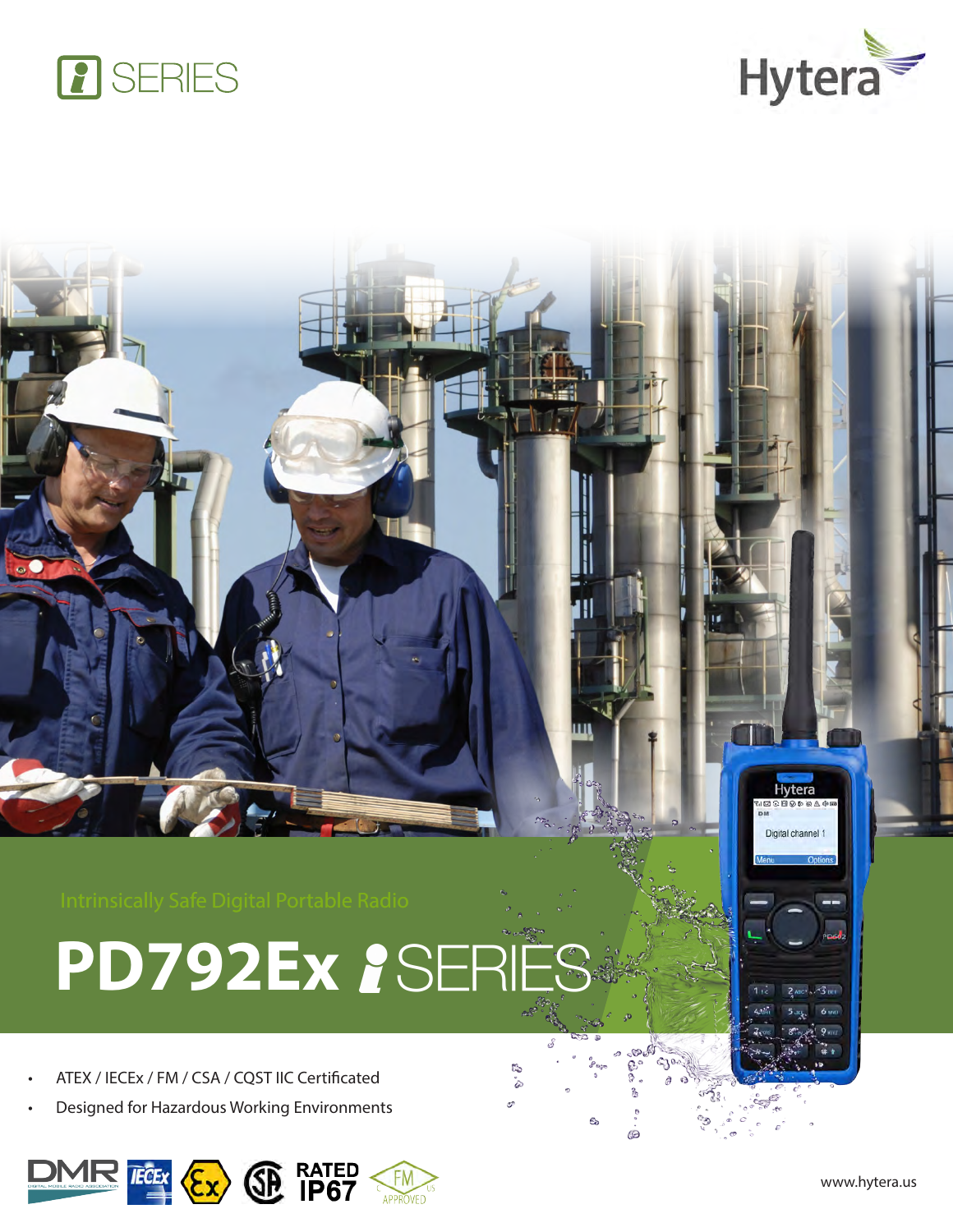



Two-way radios have been a productivity tool for many professionals. For those who work in environments with explosive gas and combustible dusts using standard radios could be unsafe.

We understand what the challenges are for professionals working in hazardous environments. Dedicated to the designing and delivering of innovative intrinsically safe communications solutions, We launched PD792i-Ex, a portable DMR radio that complies with the world's strictest safety standards.

## Applications

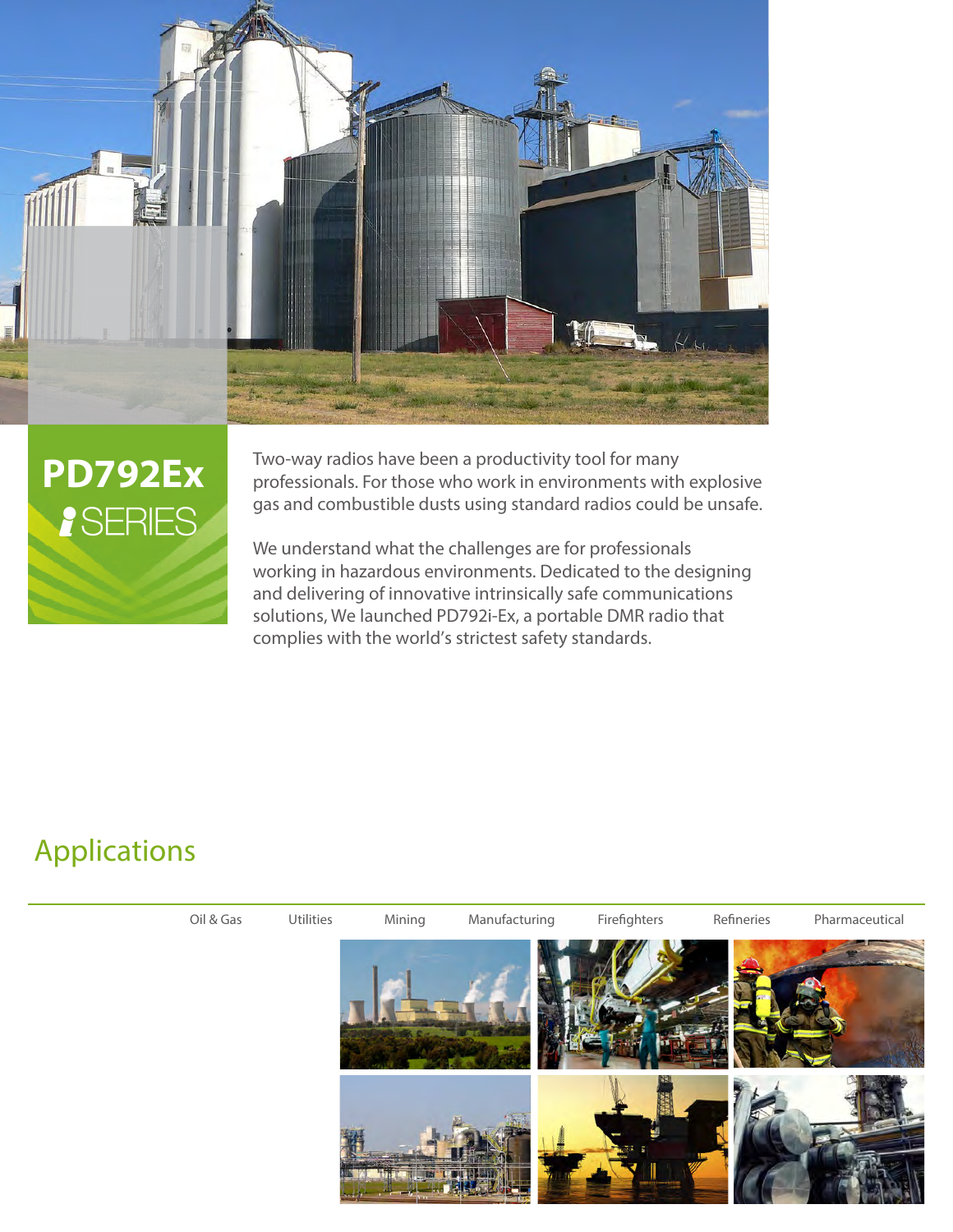## Product Features

#### **Environmentally Safe and High Reliability** •

The PD792Exi is designed upon the strict requirements of European ATEX and North American FM standards. With certifications for ATEX, IECEX, the latest FM and CSA specifications, the radio works safely in most hazardous environments, even with the presence of hydrogen and dust particles. The overall design complies with the latest American Military Standard-MIL-STD-810G, which means it can bear the harshest environments like High/Low Temperature, High Humidity, Vibration, and Shock.

#### **Enhanced Safety**

The PD792i-Ex provides a dedicated emergency button. In case of any accident, a press on the button will trigger an alarm and initiate a pre-programmed voice call. Built-in Man-down, GPS and Lone Worker functions are also available with the digital portable.

#### High-capacity and Safe Li-Ion Battery

The PD792i-Ex has a high-capacity Li-Ion battery of 1800mAh with long shelf life of 17 hours under 5-5-90 duty cycle. The battery charging and discharging circuits are stringently designed to prevent overcharging or discharging causing high heat, which leads to unstable battery environments. In addition the battery cells are also encapsulated to redistribute single point heat buildup and also prevent air discharge.

#### High Audio Quality and Assured Communication Based on DMR **Technology**

Benefited from the advantages of DMR digital technology, PD792i-Ex provides higher audio quality and stable communication performance with 40% less battery consumption than analog radios. It provides better communication quality and enhanced privacy, and moreover reduces overall equipment costs.

### **Easy to Use**

The PD792i-Ex is very easy to use. It has a tough and highly readable LCD screen and an intuitive user interface. The large PPT button and channel knobs are useful for users wearing gloves. The ergonomic design and channel annunciation enhance the user experience.

### **GPS Positioning**

The built-in GPS module in the PD792i-Ex supports GIS applications.

#### Improved PCB Circuit Layout & EMC Shielding

To achieve such a high safety standard, Hytera PD792i-Ex adopts

optimized distributed line design on PCB, minimizing the odds of circuit fault. All the key components on the PCB are covered with shield, and the space between lines, between components, between component and shield are properly separated which translates to better EMC performance and less internal interference.



### Innovative Silicone Encapsulating

Silicone encapsulant technology prevents the internal circuits from interface with air and liquid which effectively stops the intrusion of liquid, dust and harmful gas. The silicone encapsulating process is delicate and complicated. As a result, every single PD792i-Ex radio spends eight hours in the manufacture line.

#### **Innovative Electrostatic Free Design**

Hytera applies patent on electrostatic free design and dual-material molding technology in this intrinsically safe portable. The static dispersive material (blue) minimizes static accumulation on the surface, thus reducing the probability of static discharge on the radio. Meanwhile the robust material (black) maximizes the ruggedness of the enclosure.

#### **IP67 Protection**

The Ingress Protection reaches IP67 (6: Totally protected against dust; 7: Protected against the effects of immersion up to 1m for 30 minutes). It's the highest IP level for land-based wireless radio application.



#### Patent Battery Latch

To disengage the battery from Hytera digital portables, the lock and bolt of the latch need to be moved along two different axes. Such a patented design ensures no disengagement of the battery pack from the main radio in case of dropping that might cause spark.



## Accessories

#### Included

- Li-Ion Battery
- MCU Rapid-rate Charger
- Power Adapter
- Antenna **Belt Clip**
- 
- Leather Strap



Optional



Intrinsically Safe Remote Speaker Microphone (IP67) SM18N4-Ex See website for full list **EHN12-Ex** SM18N4-Ex **See website for full list EHN12-Ex** 



Carrying Case with (Leather)(Swivel) LCY005



Programming Cable (USB Port) PC38



Ex earset with On-Mic PTT